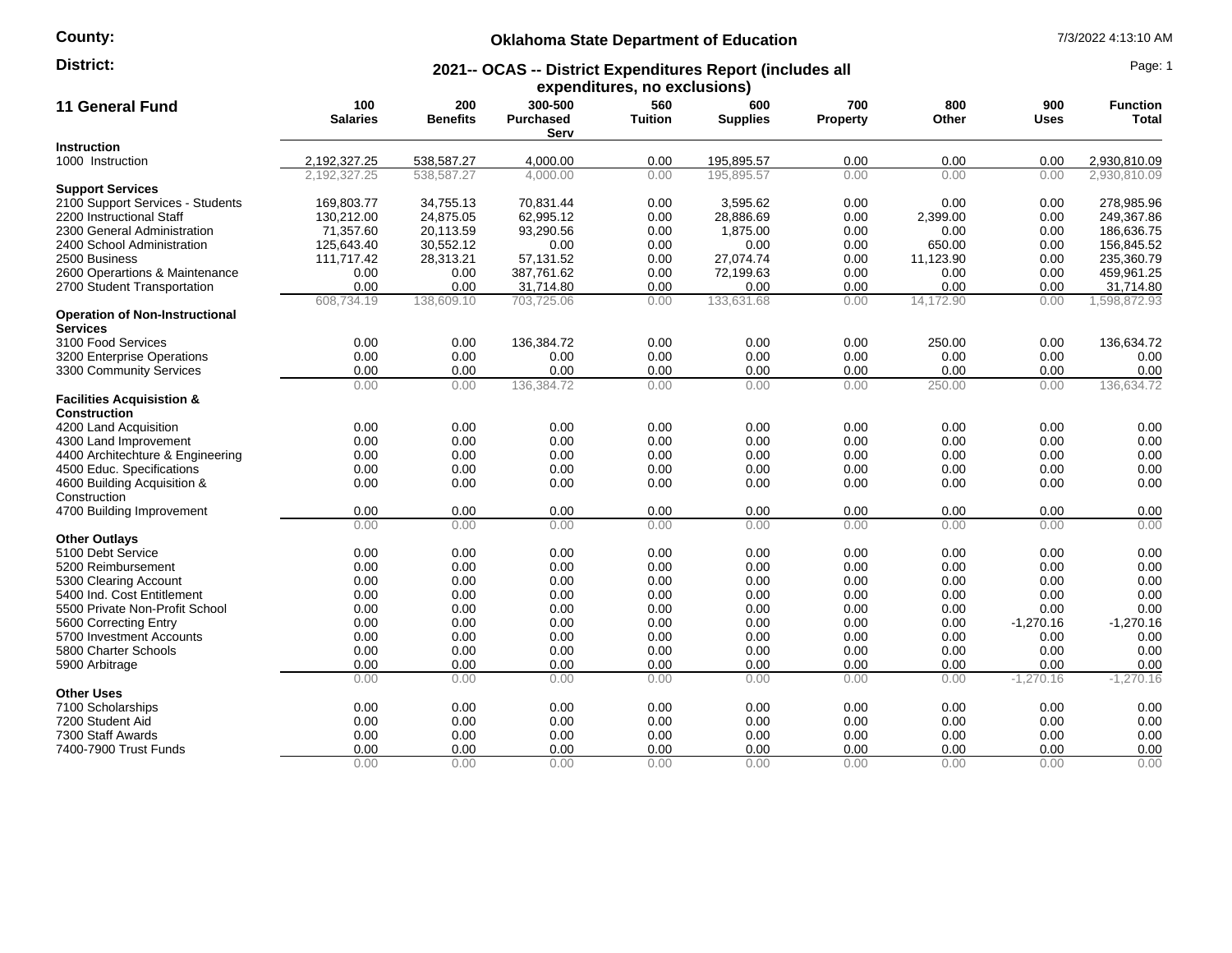# **Oklahoma State Department of Education** 7/3/2022 4:13:10 AM **2021-- OCAS -- District Expenditures Report (includes all**

#### **District:** E006 TULSA LEGACY CHARTER SCHOOL **2021-- OCAS -- District Expenditures Report (includes all** Page: 2 E006 TULSA LEGACY CHARTER SCHOOL (formerly Lighthouse)

|  | Repayments |  |
|--|------------|--|
|  |            |  |

| (formerly Lighthouse)                                    |                        |                                               |                             |                              |                        |                 |              |                    |                                 |
|----------------------------------------------------------|------------------------|-----------------------------------------------|-----------------------------|------------------------------|------------------------|-----------------|--------------|--------------------|---------------------------------|
| <b>Repayments</b>                                        |                        |                                               |                             | expenditures, no exclusions) |                        |                 |              |                    |                                 |
| 8000 Repayments                                          | 0.00                   | 0.00                                          | 0.00                        | 0.00                         | 0.00                   | 0.00            | 0.00         | 0.00               | 0.00                            |
|                                                          | 0.00                   | 0.00                                          | 0.00                        | 0.00                         | 0.00                   | 0.00            | 0.00         | 0.00               | 0.00                            |
| <b>Object Totals:</b>                                    | 2,801,061.44           | 677,196.37                                    | 844,109.78                  | 0.00                         | 329,527.25             | 0.00            | 14,422.90    | $-1,270.16$        | 4,665,047.58                    |
|                                                          | Warrants Issued +      |                                               |                             |                              | 4,522,995.55           |                 |              |                    |                                 |
|                                                          |                        | Reserves for Contracts Pending +              |                             |                              | 143,322.19             |                 |              |                    |                                 |
|                                                          |                        | Other Outlays and Repayments Other than 5100- |                             |                              | 1,270.16               |                 |              |                    |                                 |
|                                                          | <b>Expenditures:</b>   |                                               | 4,665,047.58                |                              |                        |                 |              |                    |                                 |
| <b>60 School Activity Fund</b>                           | 100<br><b>Salaries</b> | 200<br><b>Benefits</b>                        | 300-500<br><b>Purchased</b> | 560<br><b>Tuition</b>        | 600<br><b>Supplies</b> | 700<br>Property | 800<br>Other | 900<br><b>Uses</b> | <b>Function</b><br><b>Total</b> |
|                                                          |                        |                                               | Serv                        |                              |                        |                 |              |                    |                                 |
| <b>Instruction</b>                                       |                        |                                               |                             |                              |                        |                 |              |                    |                                 |
| 1000 Instruction                                         | 0.00                   | 0.00                                          | 0.00                        | 0.00                         | 0.00                   | 0.00            | 0.00         | 0.00               | 0.00                            |
| <b>Support Services</b>                                  | 0.00                   | 0.00                                          | 0.00                        | 0.00                         | 0.00                   | 0.00            | 0.00         | 0.00               | 0.00                            |
| 2100 Support Services - Students                         | 0.00                   | 0.00                                          | 475.50                      | 0.00                         | 1,536.24               | 0.00            | 210.00       | 0.00               | 2,221.74                        |
| 2200 Instructional Staff                                 | 0.00                   | 0.00                                          | 0.00                        | 0.00                         | 0.00                   | 0.00            | 0.00         | 0.00               | 0.00                            |
| 2300 General Administration                              | 0.00                   | 0.00                                          | 0.00                        | 0.00                         | 0.00                   | 0.00            | 0.00         | 0.00               | 0.00                            |
| 2400 School Administration                               | 0.00                   | 0.00                                          | 0.00                        | 0.00                         | 0.00                   | 0.00            | 0.00         | 0.00               | 0.00                            |
| 2500 Business                                            | 0.00                   | 0.00                                          | 0.00                        | 0.00                         | 0.00                   | 0.00            | 35.00        | 0.00               | 35.00                           |
| 2600 Operartions & Maintenance                           | 0.00                   | 0.00                                          | 0.00                        | 0.00                         | 0.00                   | 0.00            | 0.00         | 0.00               | 0.00                            |
| 2700 Student Transportation                              | 0.00                   | 0.00                                          | 0.00                        | 0.00                         | 0.00                   | 0.00            | 0.00         | 0.00               | 0.00                            |
|                                                          | 0.00                   | 0.00                                          | 475.50                      | 0.00                         | 1,536.24               | 0.00            | 245.00       | 0.00               | 2,256.74                        |
| <b>Operation of Non-Instructional</b><br><b>Services</b> |                        |                                               |                             |                              |                        |                 |              |                    |                                 |
| 3100 Food Services                                       | 0.00                   | 0.00                                          | 0.00                        | 0.00                         | 0.00                   | 0.00            | 0.00         | 0.00               | 0.00                            |
| 3200 Enterprise Operations                               | 0.00                   | 0.00                                          | 0.00                        | 0.00                         | 879.88                 | 0.00            | 0.00         | 0.00               | 879.88                          |
| 3300 Community Services                                  | 0.00                   | 0.00                                          | 0.00                        | 0.00                         | 0.00                   | 0.00            | 0.00         | 0.00               | 0.00                            |
|                                                          | 0.00                   | 0.00                                          | 0.00                        | 0.00                         | 879.88                 | 0.00            | 0.00         | 0.00               | 879.88                          |
| <b>Facilities Acquisistion &amp;</b>                     |                        |                                               |                             |                              |                        |                 |              |                    |                                 |
| <b>Construction</b>                                      |                        |                                               |                             |                              |                        |                 |              |                    |                                 |
| 4200 Land Acquisition                                    | 0.00                   | 0.00                                          | 0.00                        | 0.00                         | 0.00                   | 0.00            | 0.00         | 0.00               | 0.00                            |
| 4300 Land Improvement                                    | 0.00                   | 0.00                                          | 0.00                        | 0.00                         | 0.00                   | 0.00            | 0.00         | 0.00               | 0.00                            |
| 4400 Architechture & Engineering                         | 0.00                   | 0.00                                          | 0.00                        | 0.00                         | 0.00                   | 0.00            | 0.00         | 0.00               | 0.00                            |
| 4500 Educ. Specifications                                | 0.00                   | 0.00                                          | 0.00                        | 0.00                         | 0.00                   | 0.00            | 0.00         | 0.00               | 0.00                            |
| 4600 Building Acquisition &                              | 0.00                   | 0.00                                          | 0.00                        | 0.00                         | 0.00                   | 0.00            | 0.00         | 0.00               | 0.00                            |
| Construction                                             |                        |                                               |                             |                              |                        |                 |              |                    |                                 |
| 4700 Building Improvement                                | 0.00                   | 0.00                                          | 0.00                        | 0.00                         | 0.00                   | 0.00            | 0.00         | 0.00               | 0.00                            |
|                                                          | 0.00                   | 0.00                                          | 0.00                        | 0.00                         | 0.00                   | 0.00            | 0.00         | 0.00               | 0.00                            |
| <b>Other Outlays</b>                                     |                        |                                               |                             |                              |                        |                 |              |                    |                                 |
| 5100 Debt Service                                        | 0.00                   | 0.00                                          | 0.00                        | 0.00                         | 0.00                   | 0.00            | 0.00         | 0.00               | 0.00                            |
| 5200 Reimbursement                                       | 0.00                   | 0.00                                          | 0.00                        | 0.00                         | 0.00                   | 0.00            | 0.00         | 0.00               | 0.00                            |
| 5300 Clearing Account                                    | 0.00<br>0.00           | 0.00<br>0.00                                  | 0.00<br>0.00                | 0.00<br>0.00                 | 0.00<br>0.00           | 0.00<br>0.00    | 0.00<br>0.00 | 0.00<br>0.00       | 0.00<br>0.00                    |
| 5400 Ind. Cost Entitlement                               | 0.00                   |                                               |                             | 0.00                         |                        | 0.00            |              | 0.00               |                                 |
| 5500 Private Non-Profit School                           |                        | 0.00                                          | 0.00                        |                              | 0.00                   |                 | 0.00         |                    | 0.00                            |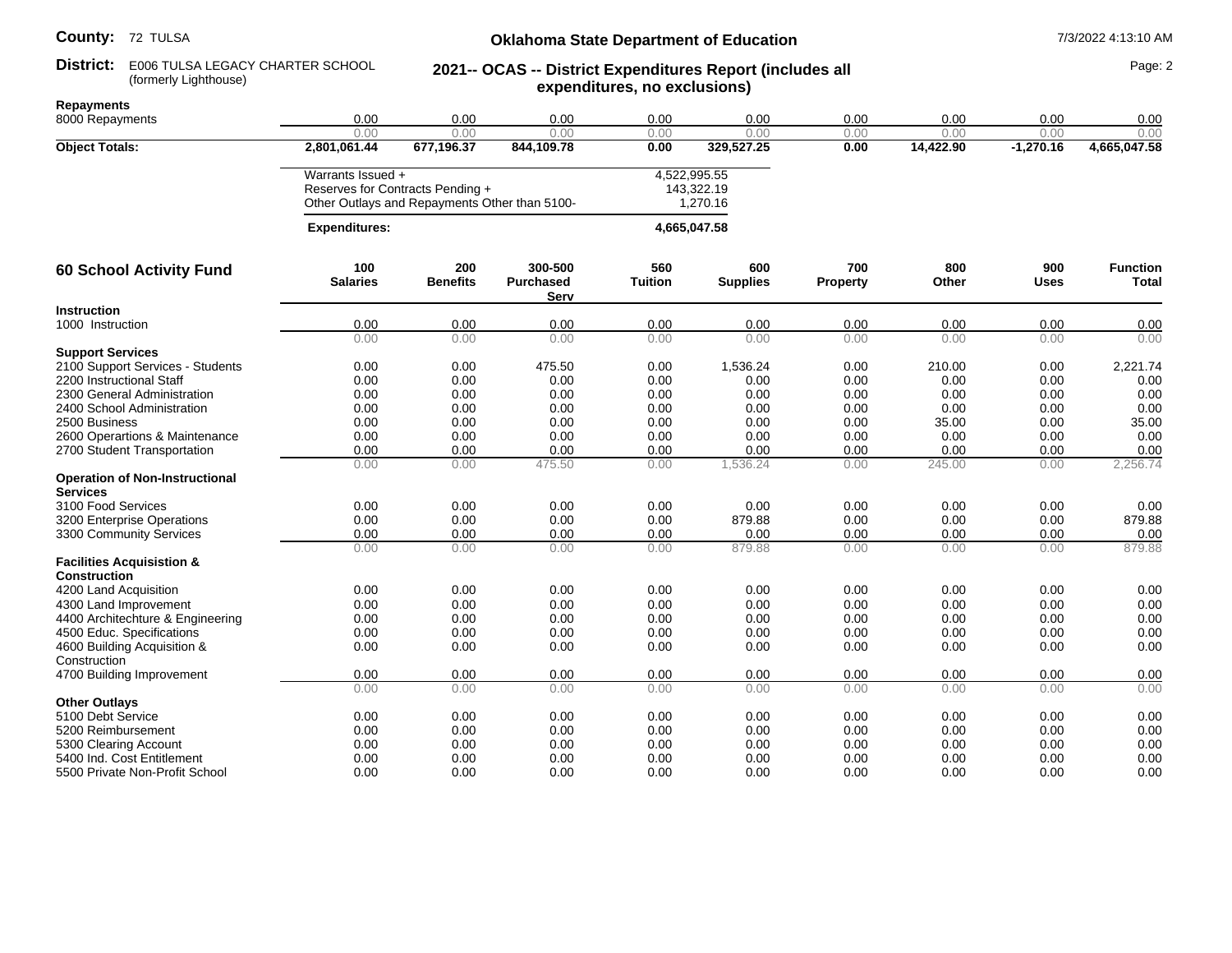**County:** 72 TULSA

## **Oklahoma State Department of Education** 7/3/2022 4:13:10 AM

| ovuniy.<br>72 IULUA                                      |                                               |                                                       | Okianoma State Department of Equeation |                       |                                                                                           |                        |                   |                    | 77372022 4.13.10 AIVI     |  |
|----------------------------------------------------------|-----------------------------------------------|-------------------------------------------------------|----------------------------------------|-----------------------|-------------------------------------------------------------------------------------------|------------------------|-------------------|--------------------|---------------------------|--|
| District:<br>(formerly Lighthouse)                       | E006 TULSA LEGACY CHARTER SCHOOL              |                                                       |                                        |                       | 2021-- OCAS -- District Expenditures Report (includes all<br>expenditures, no exclusions) |                        |                   |                    |                           |  |
| 5600 Correcting Entry                                    | 0.00                                          | 0.00                                                  | 0.00                                   | 0.00                  | 0.00                                                                                      | 0.00                   | 0.00              | $-32,853.27$       | $-32,853.27$              |  |
| 5700 Investment Accounts                                 | 0.00                                          | 0.00                                                  | 0.00                                   | 0.00                  | 0.00                                                                                      | 0.00                   | 0.00              | 0.00               | 0.00                      |  |
| 5800 Charter Schools                                     | 0.00                                          | 0.00                                                  | 0.00                                   | 0.00                  | 0.00                                                                                      | 0.00                   | 0.00              | 0.00               | 0.00                      |  |
| 5900 Arbitrage                                           | 0.00                                          | 0.00                                                  | 0.00                                   | 0.00                  | 0.00                                                                                      | 0.00                   | 0.00              | 0.00               | 0.00                      |  |
|                                                          | 0.00                                          | 0.00                                                  | 0.00                                   | 0.00                  | 0.00                                                                                      | 0.00                   | 0.00              | $-32,853.27$       | $-32,853.27$              |  |
| <b>Other Uses</b>                                        |                                               |                                                       |                                        |                       |                                                                                           |                        |                   |                    |                           |  |
| 7100 Scholarships                                        | 0.00                                          | 0.00                                                  | 0.00                                   | 0.00                  | 0.00                                                                                      | 0.00                   | 0.00              | 0.00               | 0.00                      |  |
| 7200 Student Aid                                         | 0.00                                          | 0.00                                                  | 0.00                                   | 0.00                  | 0.00                                                                                      | 0.00                   | 0.00              | 0.00               | 0.00                      |  |
| 7300 Staff Awards                                        | 0.00                                          | 0.00                                                  | 0.00                                   | 0.00                  | 0.00                                                                                      | 0.00                   | 0.00              | 0.00               | 0.00                      |  |
| 7400-7900 Trust Funds                                    | 0.00                                          | 0.00                                                  | 0.00                                   | 0.00                  | 0.00                                                                                      | 0.00                   | 0.00              | 0.00               | 0.00                      |  |
| <b>Repayments</b>                                        | 0.00                                          | 0.00                                                  | 0.00                                   | 0.00                  | 0.00                                                                                      | 0.00                   | 0.00              | 0.00               | 0.00                      |  |
| 8000 Repayments                                          | 0.00                                          | 0.00                                                  | 0.00                                   | 0.00                  | 0.00                                                                                      | 0.00                   | 0.00              | 0.00               | 0.00                      |  |
|                                                          | 0.00                                          | 0.00                                                  | 0.00                                   | 0.00                  | 0.00                                                                                      | 0.00                   | 0.00              | 0.00               | 0.00                      |  |
| <b>Object Totals:</b>                                    | 0.00                                          | 0.00                                                  | 475.50                                 | 0.00                  | 2,416.12                                                                                  | 0.00                   | 245.00            | $-32,853.27$       | $-29,716.65$              |  |
|                                                          |                                               | Warrants Issued +<br>Reserves for Contracts Pending + |                                        |                       | 3,136.62<br>0.00                                                                          |                        |                   |                    |                           |  |
|                                                          | Other Outlays and Repayments Other than 5100- |                                                       |                                        |                       | 32,853.27                                                                                 |                        |                   |                    |                           |  |
|                                                          | <b>Expenditures:</b>                          |                                                       |                                        | $-29,716.65$          |                                                                                           |                        |                   |                    |                           |  |
| <b>ALL Funds</b>                                         | 100<br><b>Salaries</b>                        | 200<br><b>Benefits</b>                                | 300-500<br><b>Purchased</b><br>Serv    | 560<br><b>Tuition</b> | 600<br><b>Supplies</b>                                                                    | 700<br><b>Property</b> | 800<br>Other      | 900<br><b>Uses</b> | <b>Function</b><br>Total  |  |
| Instruction                                              |                                               |                                                       |                                        |                       |                                                                                           |                        |                   |                    |                           |  |
| 1000 Instruction                                         | 2,192,327.25                                  | 538,587.27                                            | 4,000.00                               | 0.00                  | 195,895.57                                                                                | 0.00                   | 0.00              | 0.00               | 2,930,810.09              |  |
|                                                          | 2,192,327.25                                  | 538,587.27                                            | 4,000.00                               | 0.00                  | 195,895.57                                                                                | 0.00                   | 0.00              | 0.00               | 2,930,810.09              |  |
| <b>Support Services</b>                                  |                                               |                                                       |                                        |                       |                                                                                           |                        |                   |                    |                           |  |
| 2100 Support Services - Students                         | 169,803.77                                    | 34,755.13                                             | 71,306.94                              | 0.00                  | 5,131.86                                                                                  | 0.00                   | 210.00            | 0.00               | 281,207.70                |  |
| 2200 Instructional Staff                                 | 130,212.00                                    | 24,875.05                                             | 62,995.12                              | 0.00                  | 28,886.69                                                                                 | 0.00                   | 2,399.00          | 0.00               | 249,367.86                |  |
| 2300 General Administration                              | 71,357.60                                     | 20,113.59                                             | 93,290.56                              | 0.00                  | 1,875.00                                                                                  | 0.00                   | 0.00              | 0.00               | 186,636.75                |  |
| 2400 School Administration                               | 125,643.40                                    | 30,552.12                                             | 0.00                                   | 0.00                  | 0.00                                                                                      | 0.00                   | 650.00            | 0.00               | 156,845.52                |  |
| 2500 Business                                            | 111,717.42                                    | 28,313.21                                             | 57,131.52                              | 0.00                  | 27,074.74                                                                                 | 0.00                   | 11,158.90         | 0.00               | 235,395.79                |  |
| 2600 Operartions & Maintenance                           | 0.00                                          | 0.00                                                  | 387,761.62                             | 0.00                  | 72,199.63                                                                                 | 0.00                   | 0.00              | 0.00               | 459,961.25                |  |
| 2700 Student Transportation                              | 0.00<br>608,734.19                            | 0.00<br>138,609.10                                    | 31,714.80<br>704,200.56                | 0.00<br>0.00          | 0.00<br>135, 167. 92                                                                      | 0.00<br>0.00           | 0.00<br>14,417.90 | 0.00<br>0.00       | 31,714.80<br>1,601,129.67 |  |
| <b>Operation of Non-Instructional</b><br><b>Services</b> |                                               |                                                       |                                        |                       |                                                                                           |                        |                   |                    |                           |  |
| 3100 Food Services                                       | 0.00                                          | 0.00                                                  | 136,384.72                             | 0.00                  | 0.00                                                                                      | 0.00                   | 250.00            | 0.00               | 136,634.72                |  |
| 3200 Enterprise Operations                               | 0.00                                          | 0.00                                                  | 0.00                                   | 0.00                  | 879.88                                                                                    | 0.00                   | 0.00              | 0.00               | 879.88                    |  |
| 3300 Community Services                                  | 0.00                                          | 0.00                                                  | 0.00                                   | 0.00                  | 0.00                                                                                      | 0.00                   | 0.00              | 0.00               | 0.00                      |  |
| <b>Facilities Acquisistion &amp;</b>                     | 0.00                                          | 0.00                                                  | 136,384.72                             | 0.00                  | 879.88                                                                                    | 0.00                   | 250.00            | 0.00               | 137.514.60                |  |
| <b>Construction</b>                                      |                                               |                                                       |                                        |                       |                                                                                           |                        |                   |                    |                           |  |
| 4200 Land Acquisition                                    | 0.00                                          | 0.00                                                  | 0.00                                   | 0.00                  | 0.00                                                                                      | 0.00                   | 0.00              | 0.00               | 0.00                      |  |
| 4300 Land Improvement                                    | 0.00                                          | 0.00                                                  | 0.00                                   | 0.00                  | 0.00                                                                                      | 0.00                   | 0.00              | 0.00               | 0.00                      |  |
| 4400 Architechture & Engineering                         | 0.00                                          | 0.00                                                  | 0.00                                   | 0.00                  | 0.00                                                                                      | 0.00                   | 0.00              | 0.00               | 0.00                      |  |
| 4500 Educ. Specifications                                | 0.00                                          | 0.00                                                  | 0.00                                   | 0.00                  | 0.00                                                                                      | 0.00                   | 0.00              | 0.00               | 0.00                      |  |
| 4600 Building Acquisition &<br>Construction              | 0.00                                          | 0.00                                                  | 0.00                                   | 0.00                  | 0.00                                                                                      | 0.00                   | 0.00              | 0.00               | 0.00                      |  |
| 4700 Building Improvement                                | 0.00                                          | 0.00                                                  | 0.00                                   | 0.00                  | 0.00                                                                                      | 0.00                   | 0.00              | 0.00               | 0.00                      |  |
|                                                          | 0.00                                          | 0.00                                                  | 0.00                                   | 0.00                  | 0.00                                                                                      | 0.00                   | 0.00              | 0.00               | 0.00                      |  |
| <b>Other Outlays</b>                                     |                                               |                                                       |                                        |                       |                                                                                           |                        |                   |                    |                           |  |
| 5100 Debt Service                                        | 0.00                                          | 0.00                                                  | 0.00                                   | 0.00                  | 0.00                                                                                      | 0.00                   | 0.00              | 0.00               | 0.00                      |  |
| 5200 Reimbursement                                       | 0.00                                          | 0.00                                                  | 0.00                                   | 0.00                  | 0.00                                                                                      | 0.00                   | 0.00              | 0.00               | 0.00                      |  |
| 5300 Clearing Account                                    | 0.00                                          | 0.00                                                  | 0.00                                   | 0.00                  | 0.00                                                                                      | 0.00                   | 0.00              | 0.00               | 0.00                      |  |
| 5400 Ind. Cost Entitlement                               | 0.00                                          | 0.00                                                  | 0.00                                   | 0.00                  | 0.00                                                                                      | 0.00                   | 0.00              | 0.00               | 0.00                      |  |